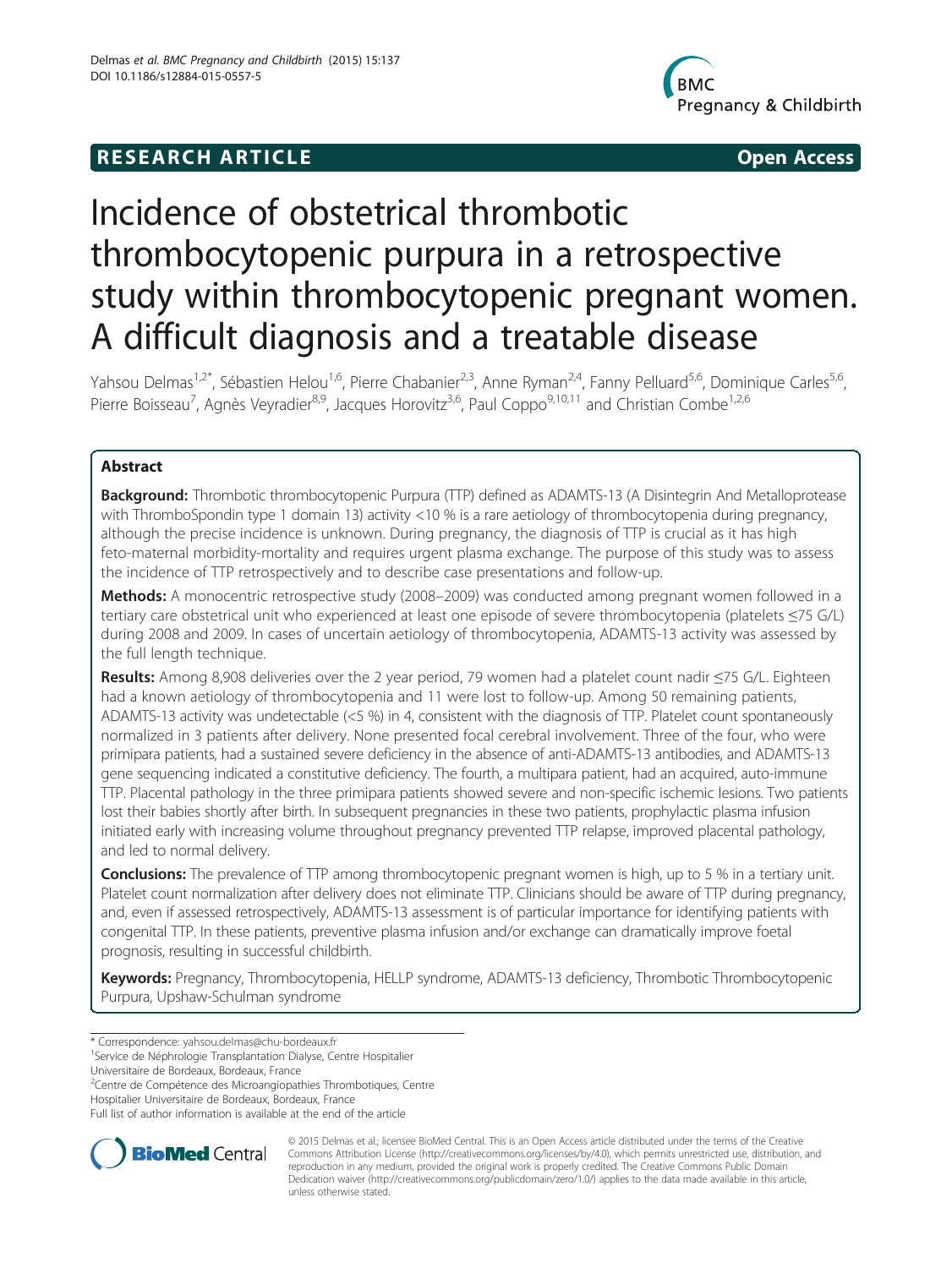#### Background

Thrombotic thrombocytopenic purpura (TTP) is a rare, life-threatening, thrombotic microangiopathy (TMA) characterized by severe deficiency in A Disintegrin And Metalloprotease with ThromboSpondin type 1 domain 13 (ADAMTS-13). This von Willebrand factor (vWF) cleaving protease deficiency is due either to autoantibodies directed against the protein in the acquired form of the disease, or to biallelic mutations of the encoding gene in the inherited form (also termed Upshaw-Schulman syndrome) [\[1\]](#page-6-0). In TTP, vWF and platelet-rich thrombi in small arterial vessels lead to mechanical haemolytic anaemia and thrombocytopenia with ischaemic injury of organs, preferentially in the brain and heart, which determines severity of the disease [[1, 2](#page-6-0)]. Pregnancy is a known trigger of TTP; one precipitant might be that ADAMTS-13 activity physiologically decreases during pregnancy, while its substrate, vWF, increases [\[3](#page-6-0)–[5\]](#page-6-0). Within pregnancy-related diseases, TTP can mimic other TMA such as Haemolysis Elevated Liver enzymes Low Platelet (HELLP) syndrome [\[6, 7\]](#page-6-0). It is critical to distinguish TTP from HELLP syndrome as TTP does not necessarily require pregnancy discontinuation [[8](#page-6-0)–[10\]](#page-6-0) but does require urgent treatment based on plasma exchange [[11](#page-6-0)]. The annual incidence of ADAMTS-13 deficiency TMA is less than 2 per million, and is more common in females [\[12\]](#page-6-0). Overall, the estimated incidence of TTP associated with pregnancy is less than 1 per 100,000 pregnancies [\[6\]](#page-6-0), and before the era of ADAMTS-13 assays, it was found at a rate of 1 per 25,000 births [[13](#page-6-0)]. The obstetrical incidence of TTP, as defined by a TMA with a severe ADAMTS-13 deficiency (activity <10 %) [[14](#page-6-0)], has not been addressed in women during pregnancy or post-partum because the assay for ADAMST-13 activity has only recently become available. However, the identification of TTP during pregnancy is crucial, since it is associated with poor prognosis of both mother and foetus [[5](#page-6-0), [15](#page-6-0)]. To date, the assessment of ADAMTS-13 activity in pregnant women with thrombocytopenia has not been performed systematically, and the prevalence of TTP in pregnant women with thrombocytopenia remains uncertain. We conducted a two-year retrospective study at the Bordeaux University Hospital tertiary obstetrical unit. We assessed the incidence of TTP based on ADAMTS-13 activity in all consecutive pregnant or post-partum women presenting with thrombocytopenia less than 75 G/L. TTP patients were identified and followed through their subsequent pregnancies.

#### Methods

Over a 2-year period (2008–2009), all consecutive patients hospitalized in the obstetrical unit who presented with at least one platelet count  $\leq$ 75 G/L in the setting of pregnancy were considered. This threshold was used as a means to avoid over- or under-estimating TTP; ADAMTS-13 deficiency is associated with severe thrombocytopenia [[16\]](#page-6-0) and gestational thrombocytopenia is usually encountered above 70 G/L [[7](#page-6-0)].

ADAMTS-13 activity was investigated in patients without obvious cause for low platelet count. If ADAMTS-13 activity was not previously measured or a historical blood sample was not available for testing, a new blood sample was obtained during normal post-partum follow-up. ADAMTS-13 assessment was performed as part of routine screening.

ADAMTS-13 functional activity was assessed by full von Willebrand Factor length technique as reported [[17\]](#page-6-0). Activity <5 % was defined as a severe deficiency (activity >50 % is considered normal). ADAMTS-13 inhibitor was determined using a neutralizing inhibitor approach as previously described [[17](#page-6-0)] and anti-ADAMTS-13 IgG was determined by ELISA (TECHNOZYME ADAMTS-13 INH, Technoclone, Austria). Our laboratory cut-off for a positive value was >35 IU/mL.

When ADAMTS-13 deficiency was found in repeated measures in the absence of inhibitor, genetic analysis was conducted for the 29 exons of the ADAMTS-13 gene and the exon-intron junctions as previously described [[18](#page-7-0)]. These patients were followed prospectively and, during subsequent pregnancies, received virally inactivated fresh frozen plasma: 20–25 ml/kg fortnightly for the first trimester, weekly during second trimester, and 25–30 ml/ kg weekly or plasma exchange for plasma volume over 1800 ml during the third trimester. Plasma amount was adapted to maintain normal platelet counts, normal levels of plasma LDH and haptoglobin. Residual activity of ADAMTS-13 was measured before each plasma infusion or exchange. Patients did not receive aspirin. Newborn weight percentile was assessed by the AUDIPOG tool [[19\]](#page-7-0).

Placentas were fixed in formalin, paraffin embedded, and stained by Haematein-Eosin-Safran.

This retrospective study was approved by the Comité de Protection des Personnes Sud-Ouest et Outre Mer III (ethics committee). All patients with ADAMTS-13 deficiency provided written informed consent for the publication of their individual clinical details.

### Results and discussion

Characteristics of the patient cohort studied are outlined in Fig. [1](#page-2-0). There were 4,292 deliveries in 2008 and 4,616 in 2009 in the tertiary care obstetrical unit of Hôpital Pellegrin. Seventy-nine patients presented thrombocytopenia ≤75 G/L (43 and 36 in 2008 and 2009, respectively). Overall, 18 patients had a documented cause of low platelets, 5 with immune thrombocytopenic purpura, 5 with congenital thrombocytopenia (2 with MYH9 syndrome, 1 with von Willebrand disease 2B), 5 with massive delivery bleeding, 1 with paroxysmal nocturnal haemoglobinuria,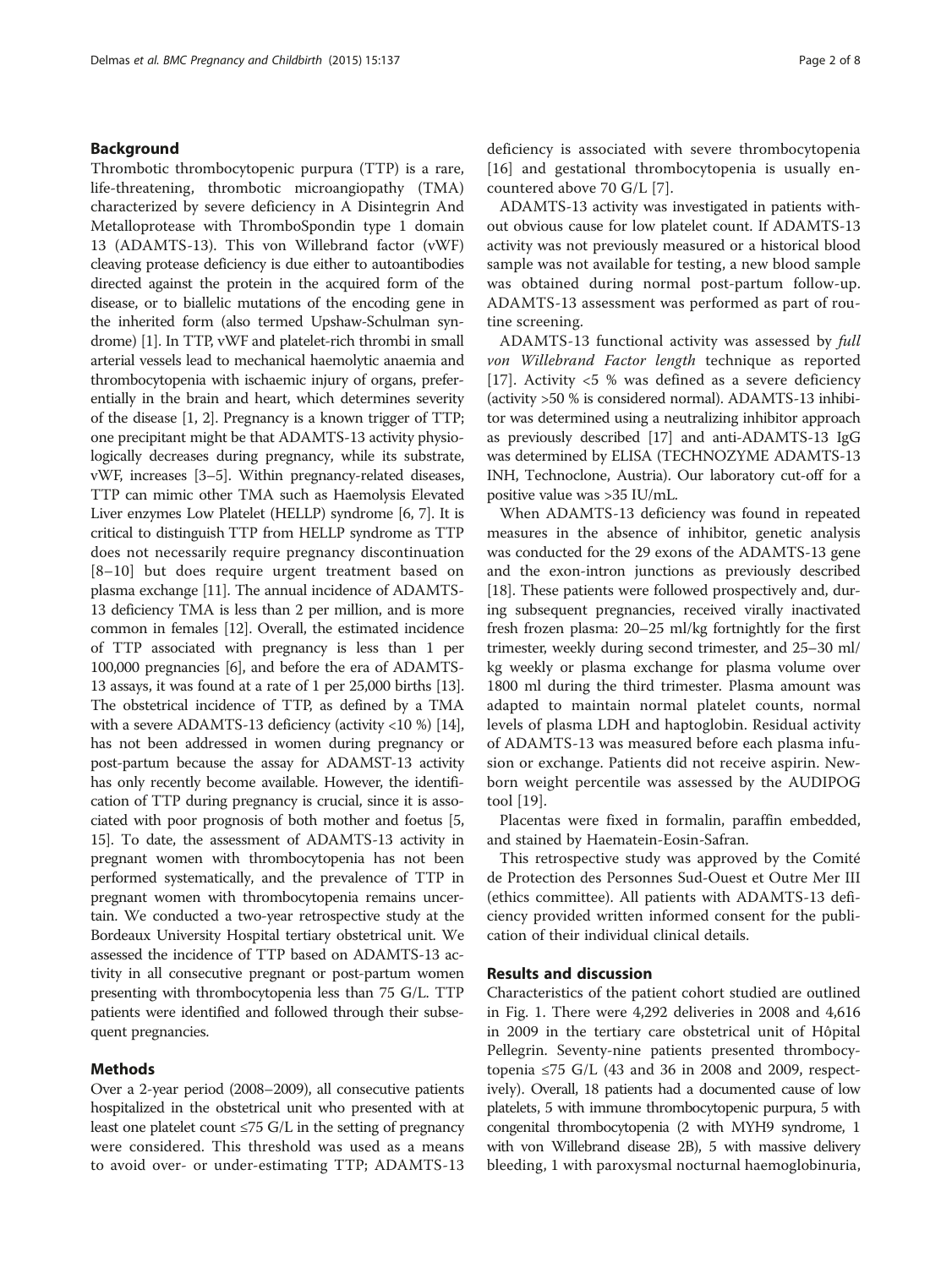<span id="page-2-0"></span>

1 with acute leukaemia, and 1 with Evans syndrome with systemic lupus erythematosus and positive direct antiglobulin test. Eleven patients were lost to follow-up. ADAMTS-13 level was measured in 50 patients. One patient had an ADAMTS-13 activity of 20 % on retrospective analysis in the setting of intra-uterine foetal death due to retro-placental haematoma at 33 weeks of gestation (WG), with disseminated intravascular coagulation, a known condition of low ADAMTS-13 activity. She recovered spontaneously, and was lost to follow-up. Forty-five patients had normal ADAMTS-13 activity with a mean of 109 %.

Four patients without significant medical history had undetectable ADAMTS-13 activity in the peripartum period (Fig. 1). ADAMTS-13 activity assessment was mostly performed retrospectively from serum samples initially used for systematic viral serologies during hospitalization in the obstetrical unit. For some patients,

ADAMTS-13 activity had been measured at the nephrologist post-partum consultation. Obstetric unit practitioners were unaware of this rare disease at the time patients were managed, and ADAMTS-13 assessment was not performed during pregnancy. Prior to the current systematic two year study, only one deficient patient was diagnosed at the post-partum consultation. Three primipara patients (Table [1](#page-3-0), patients A, B, C) with an initial diagnosis of HELLP syndrome in the setting of low platelet count, who were identified the day of admission, were retrospectively suspected to have a constitutive severe ADAMTS-13 deficiency. This was confirmed on repeated ADAMTS-13 assays showing <10 % activity over multiple years in the absence of inhibitor. All three patients gave birth prematurely by caesarean section in emergency within 24 hours of hospitalization, with major placental lesions of ischaemia for all. The fourth patient (patient D) had a caesarean delivery for placenta praevia of her 7th pregnancy (gravida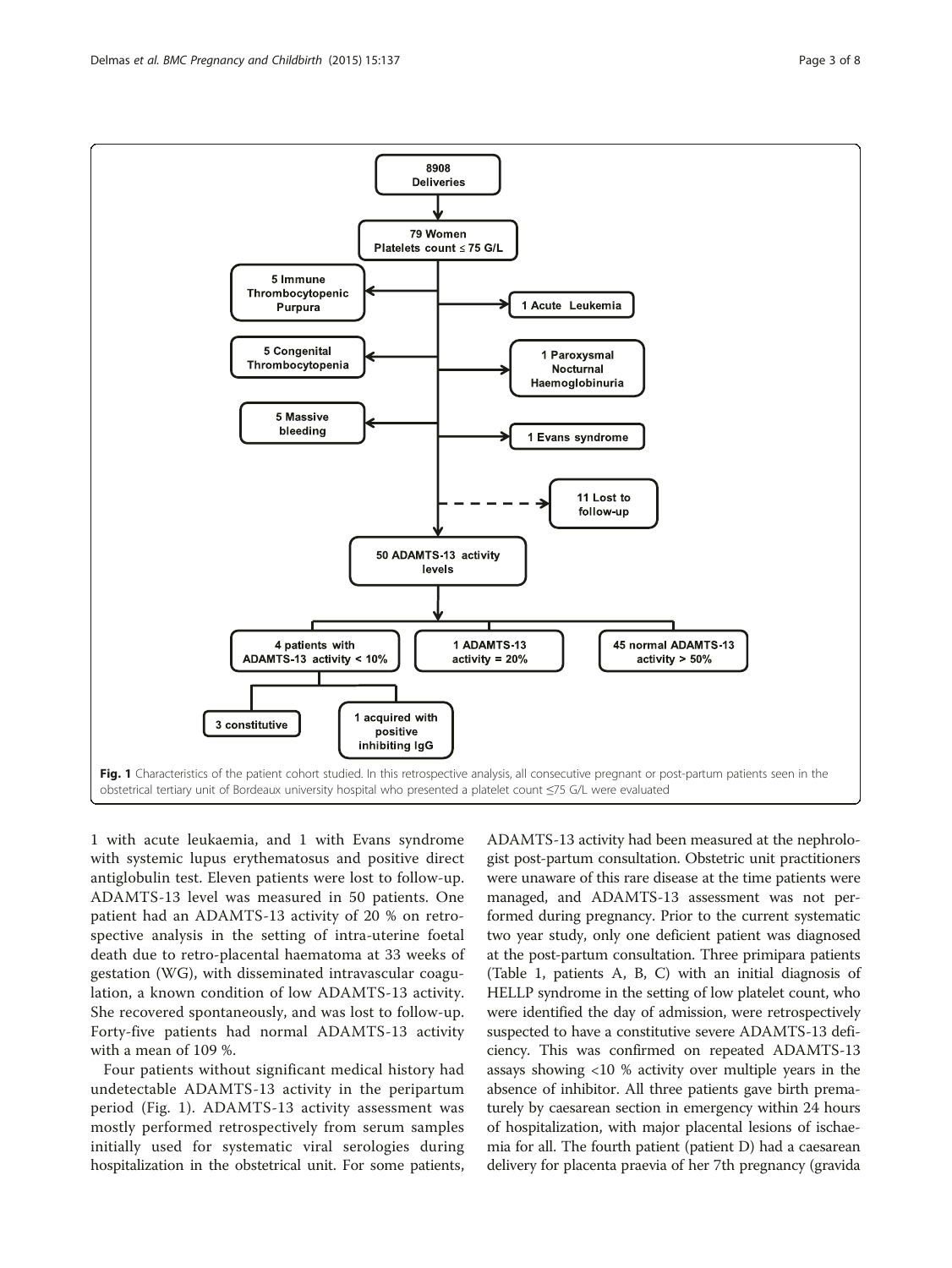| Patient | Age y.o. | Parity/Term<br>of delivery | Child<br>Sex/weight*/ outcome<br>*kg-percentile | Smoking | Platelet nadir G/L<br>(Day from delivery) | Clinical data Uricemia<br>$(\mu \text{mol/L})$ | ADAMTS-13 activity (%) of<br>patient's Father/Mother<br>$(N: 50-150 %)$ |  |
|---------|----------|----------------------------|-------------------------------------------------|---------|-------------------------------------------|------------------------------------------------|-------------------------------------------------------------------------|--|
| Α       | 24       | P0/28WG                    | Male                                            | Yes     | 25                                        | Headache                                       | 22/52                                                                   |  |
|         |          |                            | $1.3 - 38p$                                     |         | $(D + 2)$                                 | Hypertension                                   |                                                                         |  |
|         |          |                            | Deceased                                        |         |                                           | Proteinuria                                    |                                                                         |  |
|         |          |                            |                                                 |         |                                           | Uricemia 441                                   |                                                                         |  |
| B       | 29       | P0/33WG                    | Male                                            | No      | 25                                        | Headache                                       | 59/34                                                                   |  |
|         |          |                            | $2.2 - 30p$                                     |         | (D0)                                      | No hypertension                                |                                                                         |  |
|         |          |                            | Deceased                                        |         |                                           | No proteinuria                                 |                                                                         |  |
|         |          |                            |                                                 |         |                                           | Uricemia 250                                   |                                                                         |  |
| C       | 22       | P0/31WG                    | Female                                          | Yes     | 17                                        | Headache                                       | 15/43                                                                   |  |
|         |          |                            | $1.17 - 0.1p$                                   |         | $(D + 1)$                                 | Paresthesia                                    |                                                                         |  |
|         |          |                            | Healthy                                         |         |                                           | Hypertension                                   |                                                                         |  |
|         |          |                            |                                                 |         |                                           | Proteinuria                                    |                                                                         |  |
|         |          |                            |                                                 |         |                                           | Uricemia 361                                   |                                                                         |  |
| D       | 35       | P3/35WG                    | Female                                          | Yes     | 24                                        | Hypertension                                   | Not Done                                                                |  |
|         |          |                            | $2.9 - 50p$                                     |         |                                           | $(D + 5)$                                      | Proteinuria                                                             |  |
|         |          |                            | Healthy                                         |         |                                           | Uricemia 194                                   |                                                                         |  |

<span id="page-3-0"></span>**Table 1** Clinical characteristics of four pregnancy-related TTP patients

Patients A, B, C were primipara, whereas, patient D was expecting her fourth child. Patients A and B lost their babies in the neonatal period. For patient A, due to prematurity (enterocolitis at 6 weeks of age) and for patient B, probably because of a coarctation of the aorta and ventricular septal defect (post-partum day 18). All patients except patient B presented features of preeclampsia. Patient D, who presented post-partum auto-immune TTP, had two ADAMTS-13 activity assessments at 22 and 25 months after delivery which showed 11 % and 40 %, respectively, without inhibitor, but was lost to follow-up

(y.o.: years old; WG: weeks of gestation; G/L: Giga per liter; D: day of delivery)

7 para 3, with previous uneventful pregnancies except gravid hypertension during her first pregnancy); she had an episode of TTP on the 5th day post-partum, with presence of a plasma inhibitor and anti-ADAMTS-13 IgG antibodies at 70 IU/ml. She had positive anti-nuclear antibodies at 1/500 without anti-dsDNA. Of importance, she had received betamethasone at 29 WG and 31 WG for foetal pulmonary maturation because of bleeding. Patients' clinical and biological characteristics are summarized in Table 1. All patients had an undetectable serum haptoglobin level at the time of thrombocytopenia. Schistocytes on blood smear were almost never assessed in the study patients. Lactate dehydrogenase (LDH) was not documented for patient C. LDH was slightly elevated in patients A and B, 1.3- and 2.1-fold over upper normal limits, and up to 4.0-fold in patient D, although not assessed daily. LDH/ASAT ratio, which suggests TTP rather than HELLP syndrome if over 22 [\[20\]](#page-7-0), was 10, 2, and 56 for patient A, B, and D, respectively. Mean platelet count nadir for the 45 patients with ADAMTS-13 activity over 20 % was higher with mean (range) platelet count nadir of 53 G/L (16-75). For these patients, only one had a platelet count under 30 G/L (16 G/L at nadir, ADAMTS-13 activity of 54 %), but she had an uneventful pregnancy with vaginal delivery at 37 WG and no abnormal LDH, haptoglobin, or transaminase value. Patients A, B, C recovered

spontaneously from their TMA without plasma infusion and exhibited normal blood TMA marker values at post-partum consultation. Patient D had asymptomatic thrombocytopenia of 46 G/L 23 days post-delivery but was lost to follow-up.

In subsequent pregnancies patients A and B received prophylactic plasma infusion, and gave birth to healthy children. Patient B had 3 pregnancies overall: plasma infusion was initiated at 13 WG of her second pregnancy (upon retrospective diagnosis of TTP in her first pregnancy) and from 4 WG of her third pregnancy. In her second pregnancy she gave birth at 35 WG vaginally to a boy (birth weight  $32<sup>th</sup>$  percentile), and in her third pregnancy gave birth at 38 WG vaginally to a girl (birthweight 38<sup>th</sup> percentile). ADAMTS-13 activity for patient B's second and third babies were 33 % and 38 % after 6 months. The histopathological analysis of placentas showed an impressive improvement with plasma exposure during these three successive pregnancies (Fig. [2\)](#page-4-0).

For patient A, similar observations were made; she received plasma infusion from the start of her second pregnancy and gave birth by planned caesarean section at 34 WG + 3 days to a healthy boy (ADAMTS-13 activity of 62 % at 8 months). Patient A received 3 plasma exchanges during the month preceding delivery because she needed large amounts of plasma  $(≥2 L)$ . Residual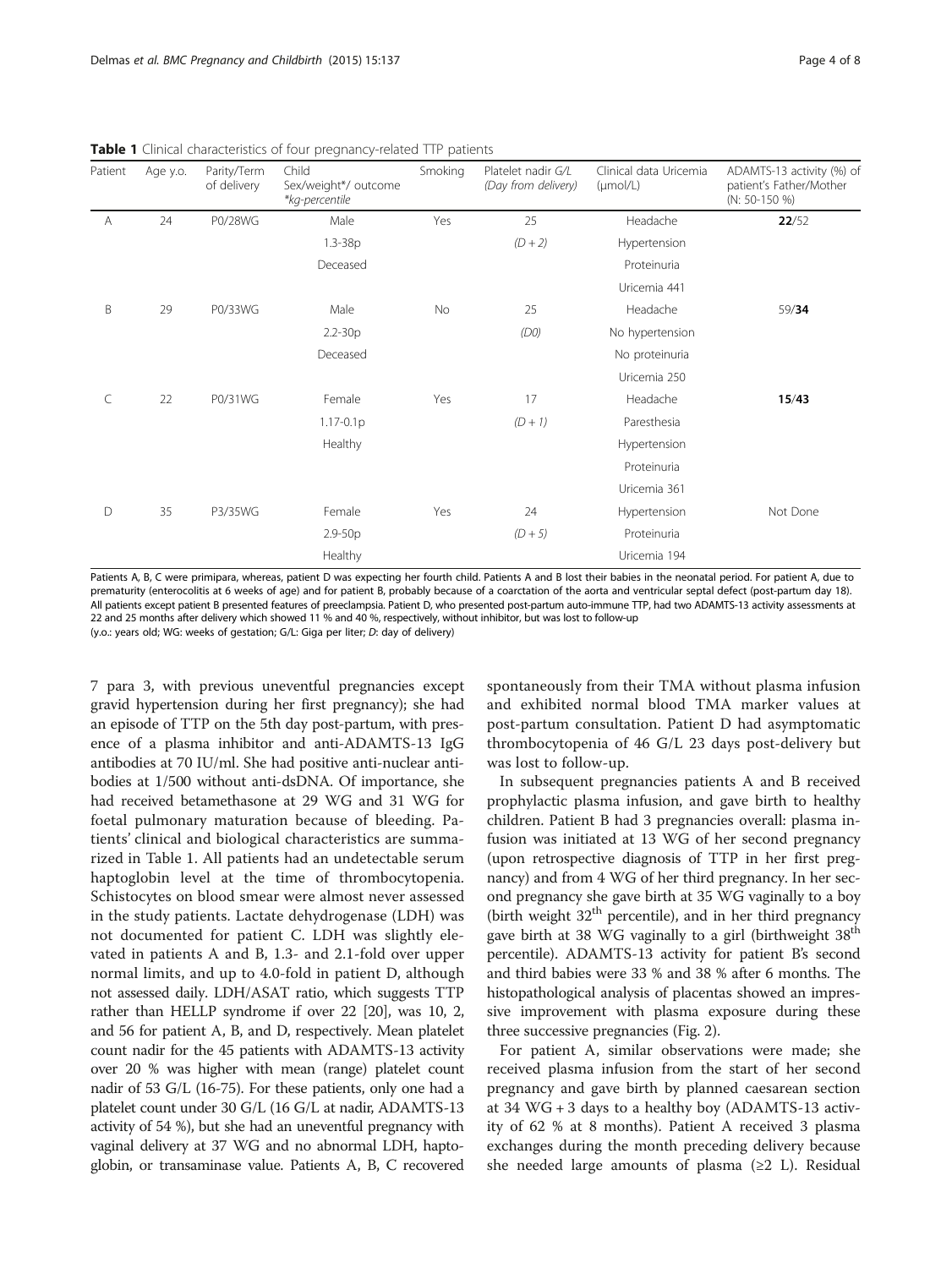<span id="page-4-0"></span>

ADAMTS-13 values ranged from 5 % before plasma therapy to 15 % throughout pregnancy with prophylactic treatment.

placental histology consistent with the term. Second and third pregnancies were uneventful

two are adults with ADAMTS-13 activities of 29 % and <5 %. Patient B sibling history is detailed in a family tree (Fig. 3).

None of patients A, B, or C exhibited thrombophilia or autoimmunity. Patient A has a brother with ADAMTS-13 activity of 48 %. Patient C has 3 healthy younger sisters,

Genetic analysis of ADAMTS-13 for patients A, B, C are shown in Table [2](#page-5-0). Patient A presented a heterozygous p.Arg1060Trp isolated mutation (this is patient n°

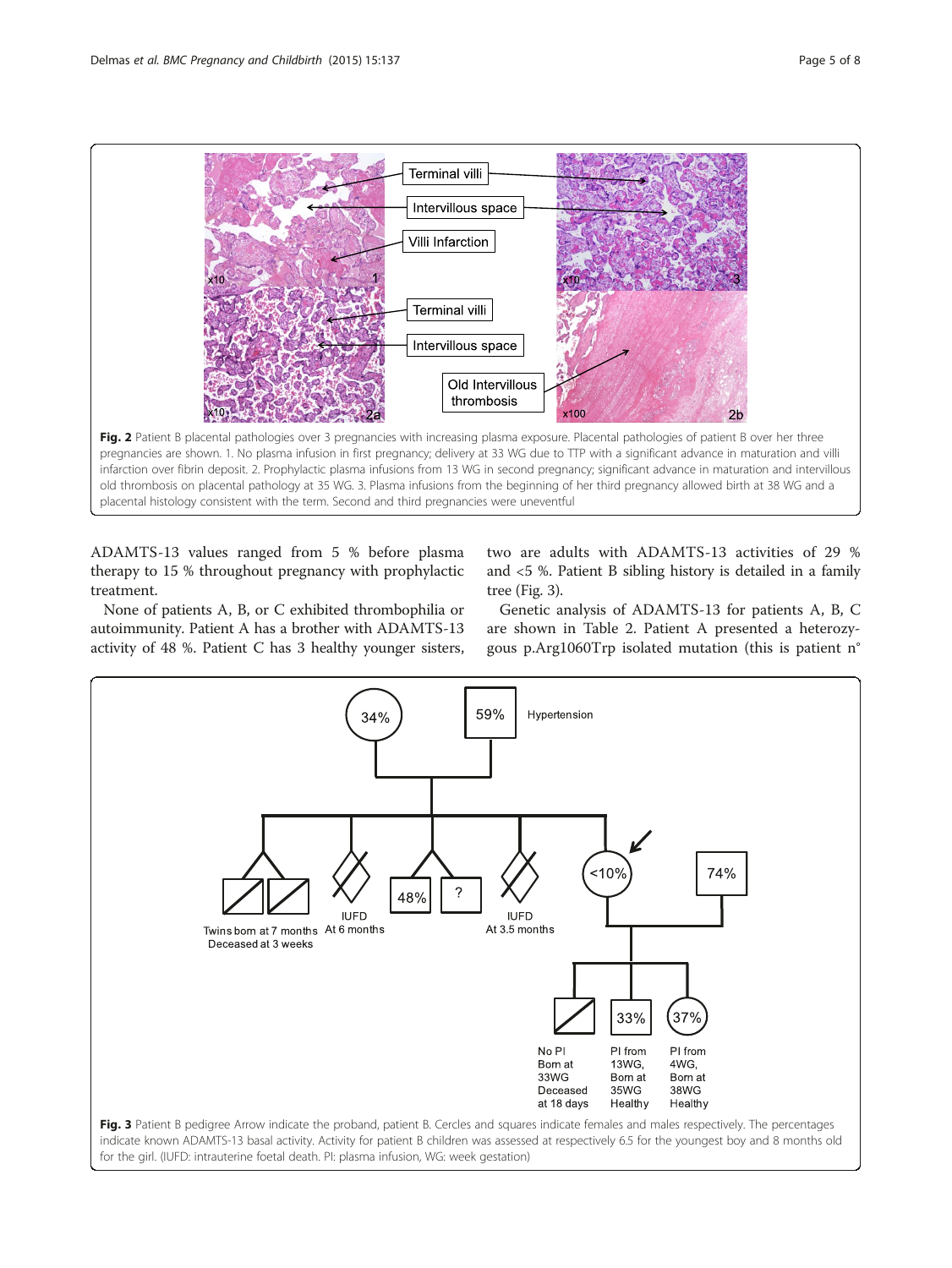<span id="page-5-0"></span>Table 2 Genetic analysis of three patients with likely constitutive ADAMTS-13 deficiency

| Patient | ADAMTS-13 gene mutation  |                             |               | ADAMTS-13 gene polymorphism<br>Protein (status) | ADAMTS-13 activity<br>N > 50% |  |
|---------|--------------------------|-----------------------------|---------------|-------------------------------------------------|-------------------------------|--|
|         | Exon/Intron number       | Mutation (Status)           | Protein       | Protein                                         | Non acute phase (basal)       |  |
| A       | Exon 24                  | c.3178C > T<br>p.Arg1060Trp |               | pArg7Trp (Htz)                                  | 5 %                           |  |
|         |                          | (Htz)                       | heterozygous  | pGln448Glu (Htz)                                |                               |  |
|         |                          |                             |               | pPro618Ala (Htz)                                |                               |  |
|         |                          |                             |               | pAla732Val (Htz)                                |                               |  |
|         |                          |                             |               | pAla1033Thr (Htz)                               |                               |  |
| B       | $\overline{\phantom{a}}$ |                             |               | pArg7Trp (Hm)                                   | 5-9 %                         |  |
|         |                          |                             |               | pGln448Glu (Hm)                                 |                               |  |
|         |                          |                             |               | pPro618Ala (Hm)                                 |                               |  |
|         |                          |                             |               | pAla732Val (Hm)                                 |                               |  |
|         | Exon 6                   | $c.559G > C$ (Htz)          | pAsp187His    |                                                 | $< 5\%$                       |  |
|         | Intron 8                 | c.988-2A $>$ C (Htz)        | not described |                                                 |                               |  |

Deleterious polymorphism are in italic [\[22](#page-7-0)]

Abbreviations: homozygous, Hm; heterozygous, Htz.

24 in Moatti-Cohen et al. [[18\]](#page-7-0)). This isolated heterozygous status for the p.Arg1060Trp  $(c.3178C > T)$  mutation has been reported previously in late onset TTP triggered by pregnancy [\[21\]](#page-7-0). Potential deleterious effects associated with the p.Pro618Ala polymorphism in combination with other mutations in patients A and B have been described (see Table 2) [[22](#page-7-0)]. No mutation was detected in any of the 29 exons of ADAMTS-13 in patient B, but there were four apparently homozygous polymorphisms that suggested a large deletion in one ADAMTS-13 allele. In concert with previously described polymorphisms occurring in patient B, this deletion may explain the low albeit detectable ADAMTS-13 activity during her non-pregnant status. In patient C, ADAMTS-13 was heterozygous for two mutations, one exon 6 sequence mutation affecting the protein structure and modifying the biochemical property of the metalloprotease domain and a second mutation located in intron 8 within the essential splice sequence of exon 9. The genetic analysis, clinical presentation, and familial history are indicative of a constitutive ADAMTS-13 deficiency in patients A, B, C.

Obstetrical TTP is probably under-estimated, with an estimated incidence of <1/25,000 pregnancies [\[12,13](#page-6-0)]. In this study, the incidence for TTP in a tertiary obstetrical unit was nearly 1/2,000 pregnancies, and 1/20 among women with a platelet count ≤75 G/L. Despite the recruitment bias of a tertiary obstetrical unit, given our area of recruitment of 34,000 deliveries per year, we estimate the prevalence of TTP during pregnancy to be 1/17000 deliveries. This may also be an underestimate as there were 11 of 79 thrombocytopenic patients lost to follow-up. We confirmed the high rate of constitutive ADAMTS-13 deficiency in patients with obstetrical TTP, as observed by Moatti et al. in a previous report [[18\]](#page-7-0). We also confirmed that pregnancy, by increasing the plasma levels of vWF, may trigger episodes of TTP in otherwise asymptomatic patients who carry specific ADAMTS-13 mutations, particularly the p.Arg1060Trp mutation [\[18](#page-7-0), [21](#page-7-0)].

In this regard, three of our patients with constitutive, severe ADAMTS-13 deficiency recovered from TTP following delivery, without plasma infusion. Similar patients with spontaneous resolution of pregnancy-triggered TTP have been described by Fujimura et al. in Upshaw-Schulman families [\[15\]](#page-6-0), and others since then have been reviewed in Veyradier et al. [\[5\]](#page-6-0). However, fatal TTP in the setting of pregnancy is commonly reported, and prompt plasma exchange is mandatory [[23\]](#page-7-0). For the clinician, these observations suggest that thrombocytopenia during pregnancy requires (as in all thrombocytopenia) an assessment of haemolysis (LDH, haptoglobin) and a blood film examination. If symptoms consistent with the diagnosis of HELLP syndrome occur early during pregnancy and/or with severe thrombocytopenia, especially if there are features of placental ischaemia, ADAMTS-13 activity should be assessed, ideally in the acute phase of TMA. We found no obvious specific signs to distinguish HELLP from TTP; and, in the cases reported here, the ratio LDH/ASAT was not helpful [\[20\]](#page-7-0), underscoring the possibility of misleading presentation [\[24](#page-7-0)]. Additionally, none of the TTP women had a history of jaundice, thrombocytopenia, or anaemia, and women with a severe constitutive deficiency were asymptomatic when not pregnant.

Identification of ADAMTS-13 deficiency is helpful to allow specific care [[8](#page-6-0), [9,](#page-6-0) [25](#page-7-0)–[28\]](#page-7-0) of this potentially fatal disease [\[10, 15](#page-6-0), [23](#page-7-0), [29](#page-7-0)–[31](#page-7-0)]. In constitutively deficient women, as in previous reports, we invariably observed poor outcomes of pregnancy in the absence of plasma infusion prophylaxis. It is clear that the earlier plasma infusion is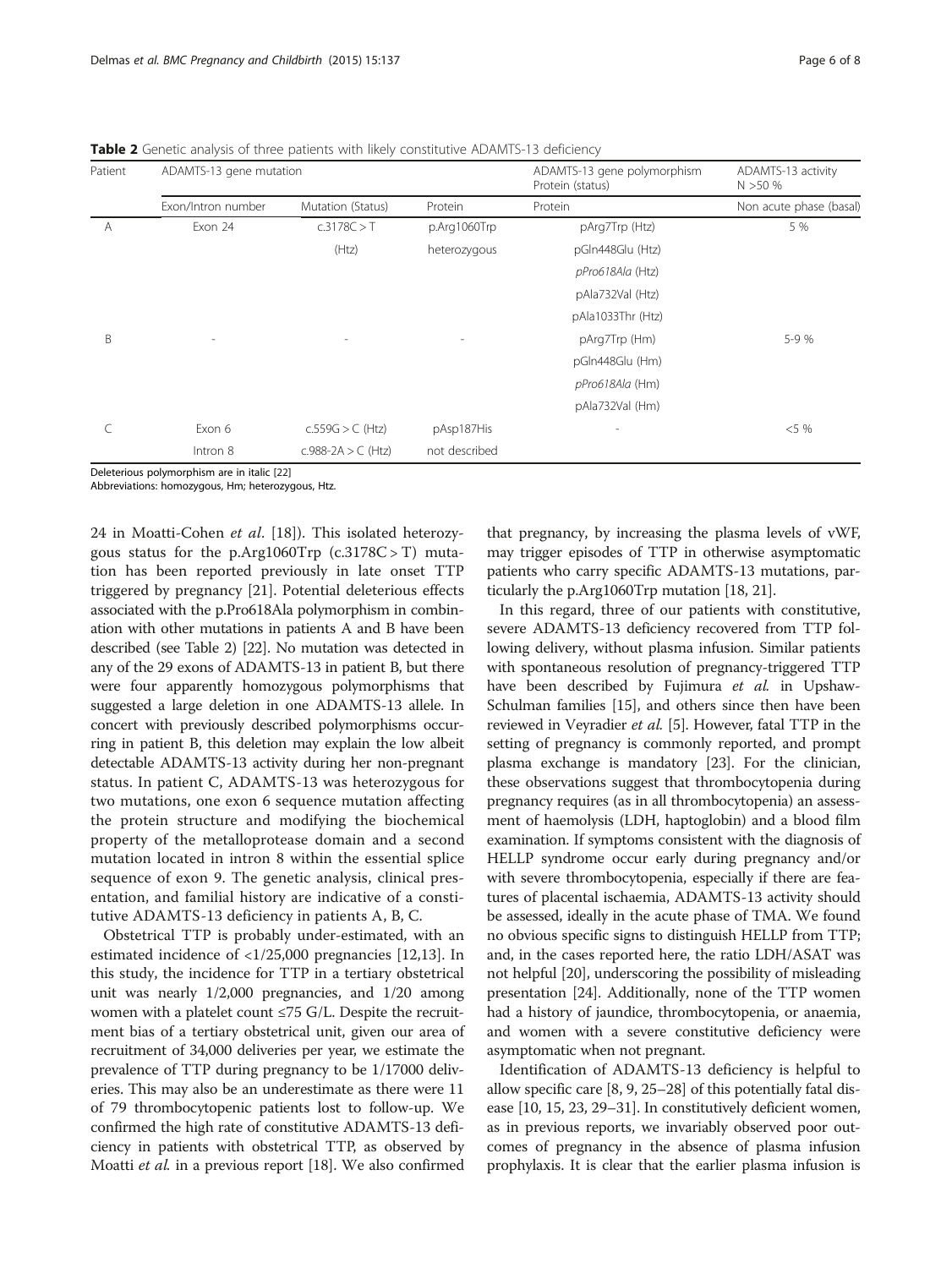<span id="page-6-0"></span>started the better the prognosis. The placental pathology in patient B supports this conclusion. Further studies to evaluate ADAMTS-13 deficiency in pregnancy and to identify biomarkers that would distinguish TTP from HELLP syndrome would be valuable. Until then, even when TTP presentation is mild, clinicians should ask for ADAMTS-13 activity analysis during the acute phase or at the latest, at the post-partum consultation or preconception consultation for subsequent pregnancies. If TTP is suspected, plasma exchange should be promptly initiated without waiting for ADAMTS-13 activity results.

#### Conclusion

Clinicians should be aware of TTP in cases of early onset or severe thrombocytopenia during pregnancy, even if platelets normalize after delivery or if there is only mild haemolysis. In a tertiary obstetrical unit, The TTP incidence was more frequent than expected, approaching 1/2000 deliveries, and 1 per 20 thrombocytopenic patients ≤75 G/L. With respect to constitutive TTP, this study supports ADAMTS-13 activity assessment in the setting of HELLP syndrome, even done retrospectively, as this can clarify diagnosis, allowing prevention of maternal morbidity/mortality and leading to successful childbirth.

#### Abbreviations

TTP: Thrombotic thrombocytopenic Purpura; ADAMTS-13: A Disintegrin And Metalloprotease with ThromboSpondin type 1 domain 13 TMA, Thrombotic microangiopathy; vWF: von Willebrand factor; HELLP: Haemolysis Elevated Liver enzymes Low Platelet; WG: Weeks of gestation; LDH: Lactate dehydrogenase.

#### Competing interests

The authors declare that they have no competing interests.

#### Authors contributions

YD designed the study and conducted the post-partum consultancies. YD, SH, and PCh conducted the study. SH and YD collected the data. AR performed the ADAMTS-13 assays. FP and DC conducted the placental pathologies. YD, AR, PCh, JH, and PCo participated in pregnancy follow-up and therapeutic decisions with deficient patients. PB and AV performed the genetic analysis and interpretation. YD and CC wrote the manuscript. All authors critically reviewed the manuscript.

#### Acknowledgements

#### We are grateful to:

-Doctor Viviane Guerin (now retired) who developed ADAMTS-13 analysis in Bordeaux. Professor Dominique Dallay of the obstetrical unit of Bordeaux university hospital who provided access to patient data. Professor Marie-Edith Lafon from the Laboratory of Virology for providing historic sera for analysis.

-Hélène Fraisse, for her valuable help.

-All of the nurses at the Hôpital de Jour de Néphrologie.

#### Author details

<sup>1</sup>Service de Néphrologie Transplantation Dialyse, Centre Hospitalier Universitaire de Bordeaux, Bordeaux, France. <sup>2</sup>Centre de Compétence des Microangiopathies Thrombotiques, Centre Hospitalier Universitaire de Bordeaux, Bordeaux, France. <sup>3</sup>Pôle Gynécologie-Obstétrique-et Médecine Foetale, Centre Hospitalier Universitaire de Bordeaux, Bordeaux, France. 4 Service d'Hémostase Spécialisée, Centre Hospitalier Universitaire de Bordeaux, Bordeaux, France. <sup>5</sup>Service d'Anatomie Pathologique, Centre

Hospitalier Universitaire de Bordeaux, Bordeaux, France. <sup>6</sup>Université Bordeaux Segalen, Bordeaux, France. 7Service de Génétique Médicale, Centre Hospitalier Universitaire de Nantes Hôtel Dieu, Nantes, France. <sup>8</sup>Service d'hématologie, Centre Hospitalier Universitaire de Lariboisière, Assistance Publique Hôpitaux de Paris, Université Paris 7 Denis Diderot, Paris, France. <sup>9</sup> Centre de Référence des Microangiopathies Thrombotiques, Paris, France <sup>10</sup>Service d'Hématologie Hôpital Saint Antoine, Assistance Publique Hôpitaux de Paris, Paris, France. <sup>11</sup>Université Pierre et Marie Curie (UPMC), Univ Paris 6, Paris, France.

#### Received: 5 October 2014 Accepted: 15 May 2015 Published online: 17 June 2015

#### References

- 1. George JN, Nester CM. Syndromes of thrombotic microangiopathy. N Engl J Med. 2014;371(7):654–66.
- 2. Benhamou Y, Assie C, Boelle PY, Buffet M, Grillberger R, Malot S, et al. Development and validation of a predictive model for death in acquired severe ADAMTS13 deficiency-associated idiopathic thrombotic thrombocytopenic purpura: the French TMA Reference Center experience. Haematologica. 2012;97(8):1181–6.
- 3. Mannucci PM, Canciani MT, Forza I, Lussana F, Lattuada A, Rossi E. Changes in health and disease of the metalloprotease that cleaves von Willebrand factor. Blood. 2001;98(9):2730–5.
- 4. Sanchez-Luceros A, Farias CE, Amaral MM, Kempfer AC, Votta R, Marchese C, et al. von Willebrand factor-cleaving protease (ADAMTS13) activity in normal non-pregnant women, pregnant and post-delivery women. Thromb Haemost. 2004;92(6):1320–6.
- 5. Veyradier A, Stepanian A, Coppo P. ADAMTS13, Thrombotic Thrombocytopenic Purpura and Pregnancy. Hereditary Gen. 2012;S1:002(2161-1041):1–6.
- 6. Sibai BM. Imitators of severe pre-eclampsia. Semin Perinatol. 2009;33(3):196–205.
- 7. McCrae KR. Thrombocytopenia in pregnancy. Hematology Am Soc Hematol Educ Program. 2010;2010:397–402.
- 8. Raman R, Yang S, Wu HM, Cataland SR. ADAMTS13 activity and the risk of thrombotic thrombocytopenic purpura relapse in pregnancy. Br J Haematol. 2011;153(2):277–9.
- 9. Richter J, Strandberg K, Lindblom A, Strevens H, Karpman D, Wide-Swensson D. Successful management of a planned pregnancy in severe congenital thrombotic thrombocytopaenic purpura: the Upshaw-Schulman syndrome. Transfus Med. 2011;21(3):211–3.
- 10. Scully M, Starke R, Lee R, Mackie I, Machin S, Cohen H. Successful management of pregnancy in women with a history of thrombotic thrombocytopaenic purpura. Blood Coagul Fibrinolysis. 2006;17(6):459–63.
- 11. Martin Jr JN, Bailey AP, Rehberg JF, Owens MT, Keiser SD, May WL. Thrombotic thrombocytopenic purpura in 166 pregnancies: 1955-2006. Am J Obstet Gynecol. 2008;199(2):98–104.
- 12. Terrell DR, Williams LA, Vesely SK, Lammle B, Hovinga JA, George JN. The incidence of thrombotic thrombocytopenic purpura-hemolytic uremic syndrome: all patients, idiopathic patients, and patients with severe ADAMTS-13 deficiency. J Thromb Haemost. 2005;3(7):1432–6.
- 13. Dashe JS, Ramin SM, Cunningham FG. The long-term consequences of thrombotic microangiopathy (thrombotic thrombocytopenic purpura and hemolytic uremic syndrome) in pregnancy. Obstet Gynecol. 1998;91(5 Pt 1):662–8.
- 14. Lattuada A, Rossi E, Calzarossa C, Candolfi R, Mannucci PM. Mild to moderate reduction of a von Willebrand factor cleaving protease (ADAMTS-13) in pregnant women with HELLP microangiopathic syndrome. Haematologica. 2003;88(9):1029–34.
- 15. Fujimura Y, Matsumoto M, Kokame K, Isonishi A, Soejima K, Akiyama N, et al. Pregnancy-induced thrombocytopenia and TTP, and the risk of fetal death, in Upshaw-Schulman syndrome: a series of 15 pregnancies in 9 genotyped patients. Br J Haematol. 2009;144(5):742–54.
- 16. Coppo P, Schwarzinger M, Buffet M, Wynckel A, Clabault K, Presne C, et al. Predictive features of severe acquired ADAMTS13 deficiency in idiopathic thrombotic microangiopathies: the French TMA reference center experience. PLoS One. 2010;5(4), e10208.
- 17. Harambat J, Lamireau D, Delmas Y, Ryman A, Llanas B, Brissaud O. Successful treatment with rituximab for acute refractory thrombotic thrombocytopenic purpura related to acquired ADAMTS13 deficiency: a pediatric report and literature review. Pediatr Crit Care Med. 2011;12(2):e90–3.